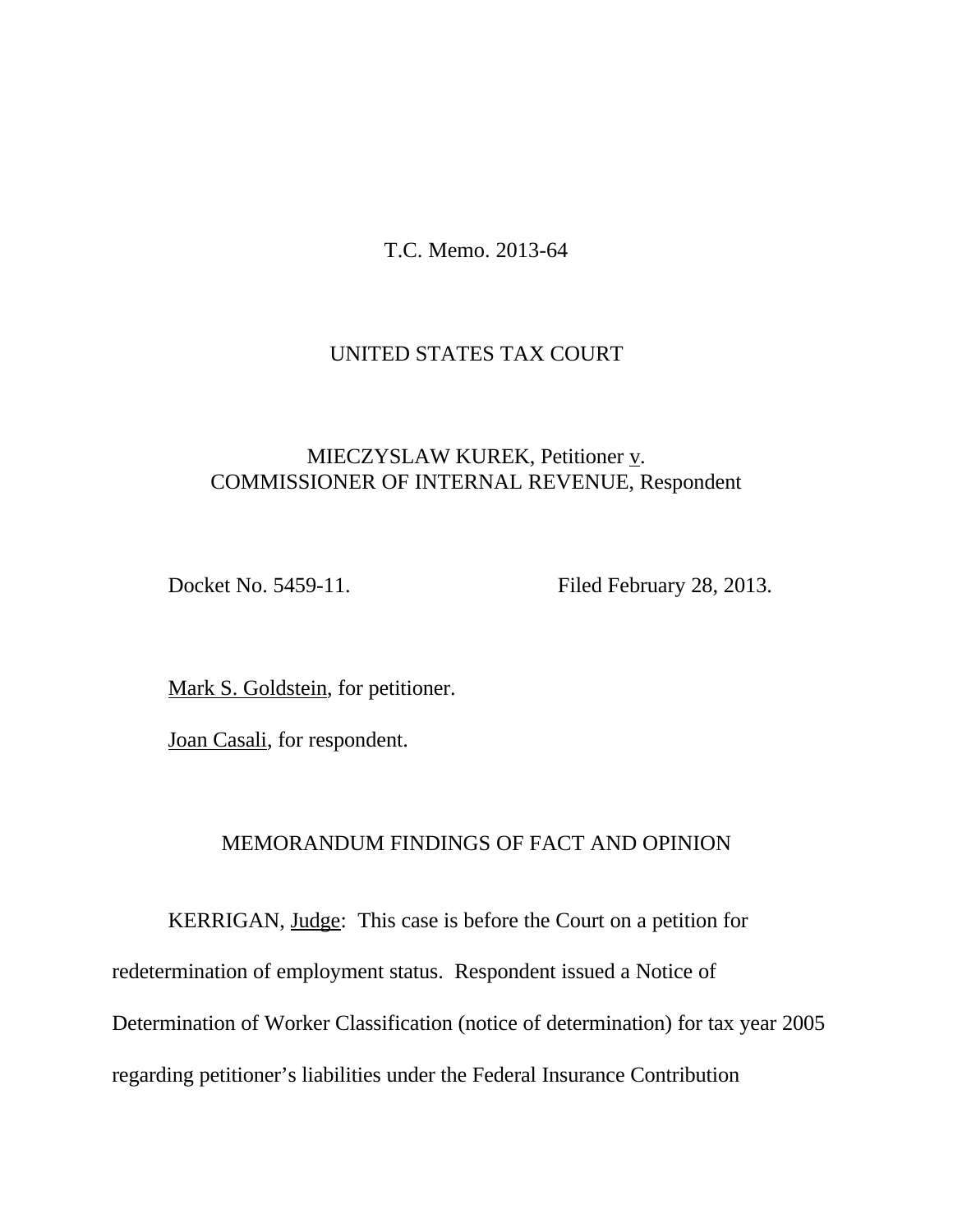**[\*2]** Act (FICA), income tax withholding (ITW) imposed by sections 3401 through 3406, and the Federal Unemployment Tax Act (FUTA). Respondent determined deficiencies with respect to petitioner's Federal employment and unemployment tax as follows:

| Tax period ended | Type of tax | Amount     |
|------------------|-------------|------------|
| 3/31/05          | <b>FICA</b> | \$7,613.85 |
| 6/30/05          | <b>FICA</b> | 4,917.72   |
| 9/30/05          | <b>FICA</b> | 7,644.47   |
| 12/31/05         | <b>FICA</b> | 3,898.12   |
| 12/31/05         | <b>ITW</b>  | 6,743.46   |
| 12/31/05         | <b>FUTA</b> | 8,572.37   |

Unless otherwise indicated, all section references are to the Internal Revenue Code in effect for the year at issue, and all Rule references are to the Tax Court Rules of Practice and Procedure.

Respondent has conceded all additions to tax and penalties. The issues remaining for consideration are (1) whether the workers listed in the notice of determination should be legally classified as petitioner's employees or as independent contractors for all taxable periods in tax year 2005 and (2) whether petitioner is entitled to relief under the Revenue Act of 1978, Pub. L. No. 95-600,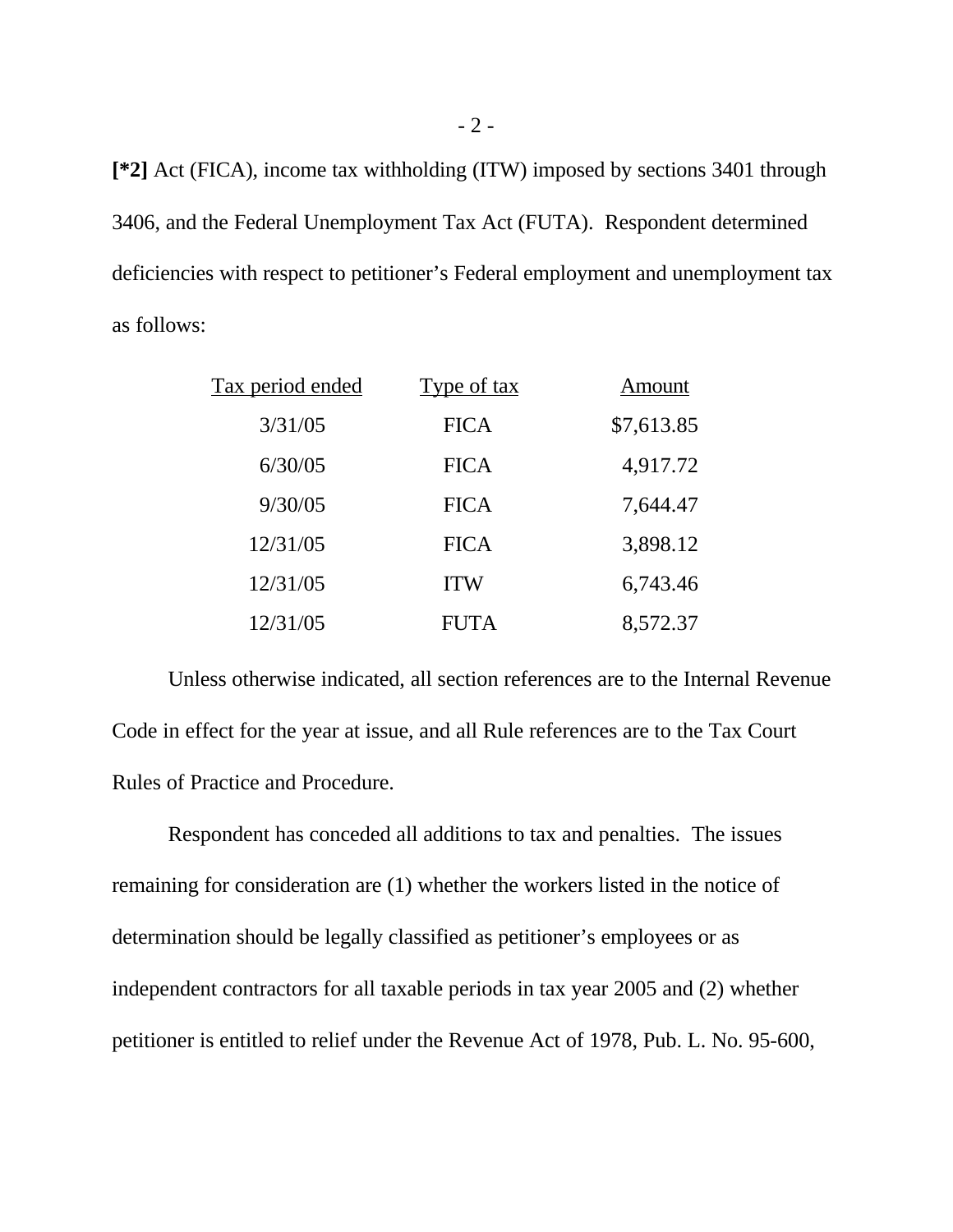**[\*3]** sec. 530, 92 Stat. at 2885, as amended (section 530), which in certain circumstances deems an individual not to be an employee.

#### FINDINGS OF FACT

Some of the facts are stipulated and are so found. We incorporate by reference the stipulation of facts and the attached exhibits.

Petitioner resided in New York at the time he filed the petition. During the year in issue petitioner was the sole proprietor of KMA Construction. KMA Construction made improvements to the interior of homes, such as kitchens, bathrooms, and floors. KMA Construction engaged in installing tile, sheetrock, doors, and windows, as well as painting and carpentry.

In tax year 2005 petitioner, through KMA Construction, worked on approximately 20 to 30 projects in residences in Brooklyn, New York. Some projects overlapped, and there were some gaps between projects. When petitioner had time, he did the labor himself. Petitioner also hired the following individuals (collectively, workers) to work for KMA Construction during the following quarters of 2005: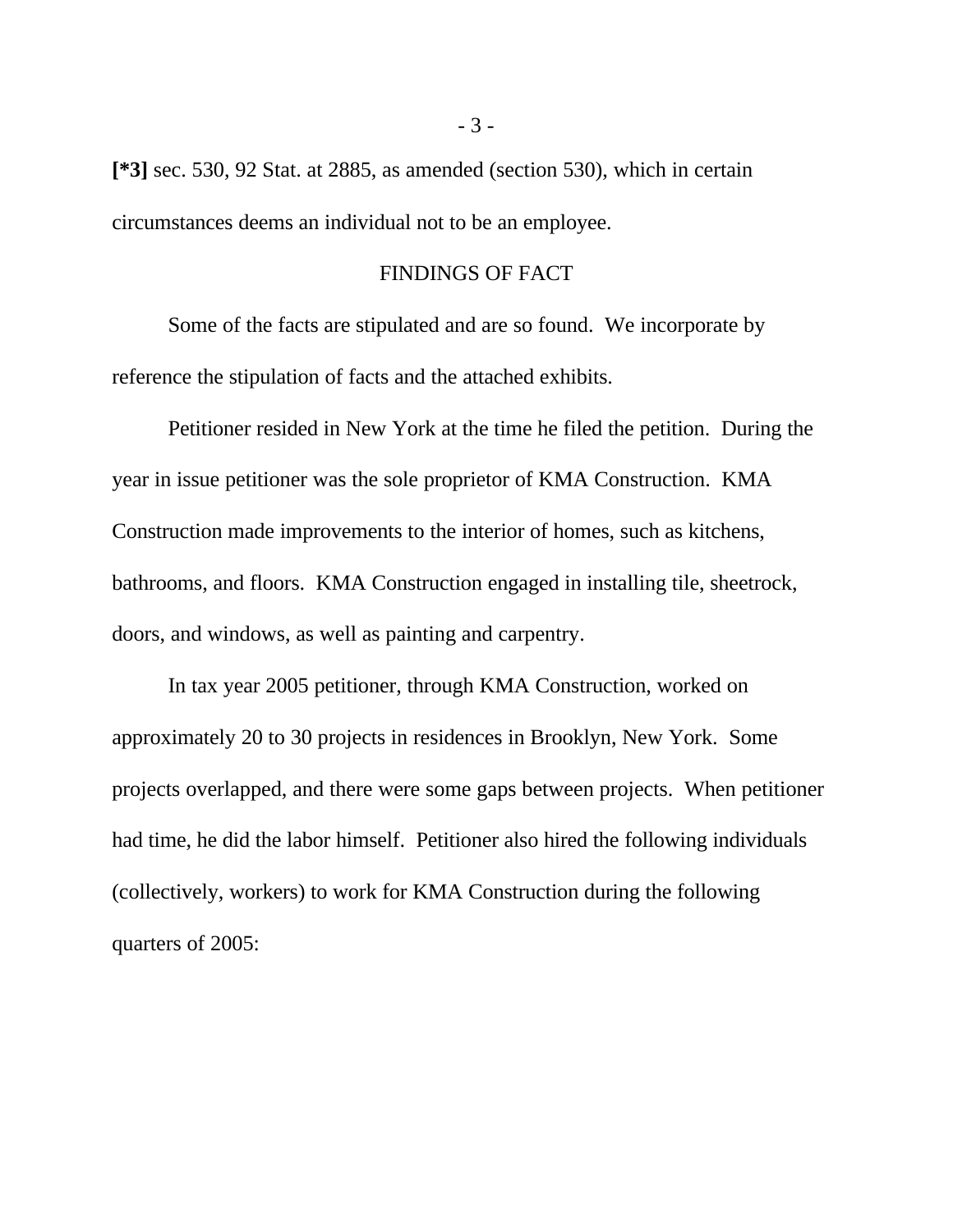| $[*4]$<br>Individual | First<br>quarter | Second<br>quarter | Third<br>quarter | Fourth<br>quarter |
|----------------------|------------------|-------------------|------------------|-------------------|
| A.G.                 | X                | X                 |                  |                   |
| B.S.                 | $\mathbf X$      | $\mathbf X$       | $\boldsymbol{X}$ | X                 |
| E.R.                 | X                | $\mathbf X$       | $\mathbf X$      | X                 |
| G.P.                 | $\boldsymbol{X}$ |                   |                  |                   |
| J.P.                 | $\mathbf X$      |                   |                  |                   |
| L.K.                 | $\mathbf X$      |                   |                  |                   |
| M.K.                 | $\mathbf X$      | $\mathbf X$       |                  |                   |
| M.P.                 |                  |                   | $\mathbf X$      | X                 |
| P.B.                 | X                | X                 | $\mathbf X$      | X                 |
| R.K.                 | $\mathbf X$      | $\mathbf X$       | $\mathbf X$      | X                 |
| R.U.                 | X                | $\mathbf X$       | $\mathbf X$      |                   |
| R.P.                 | $\boldsymbol{X}$ |                   |                  | X                 |
| S.K.                 | $\mathbf X$      |                   | $\boldsymbol{X}$ |                   |
| S.Z.                 |                  | $\mathbf X$       | $\mathbf X$      | X                 |
| W.S. 1               | X                | $\mathbf X$       | $\mathbf X$      | X                 |
| W.S. 2               | X                | $\mathbf X$       | $\mathbf X$      | X                 |
| W.K.                 | X                | X                 | X                | X                 |
| W.R.                 | $\mathbf X$      | $\mathbf X$       |                  |                   |
| G.K.                 |                  | $\mathbf X$       | $\boldsymbol{X}$ |                   |
| D.M.                 | X                | $\mathbf X$       | $\mathbf X$      |                   |
| K.T.                 | X                |                   |                  |                   |
| K.M.                 | $\mathbf X$      | $\mathbf X$       |                  | X                 |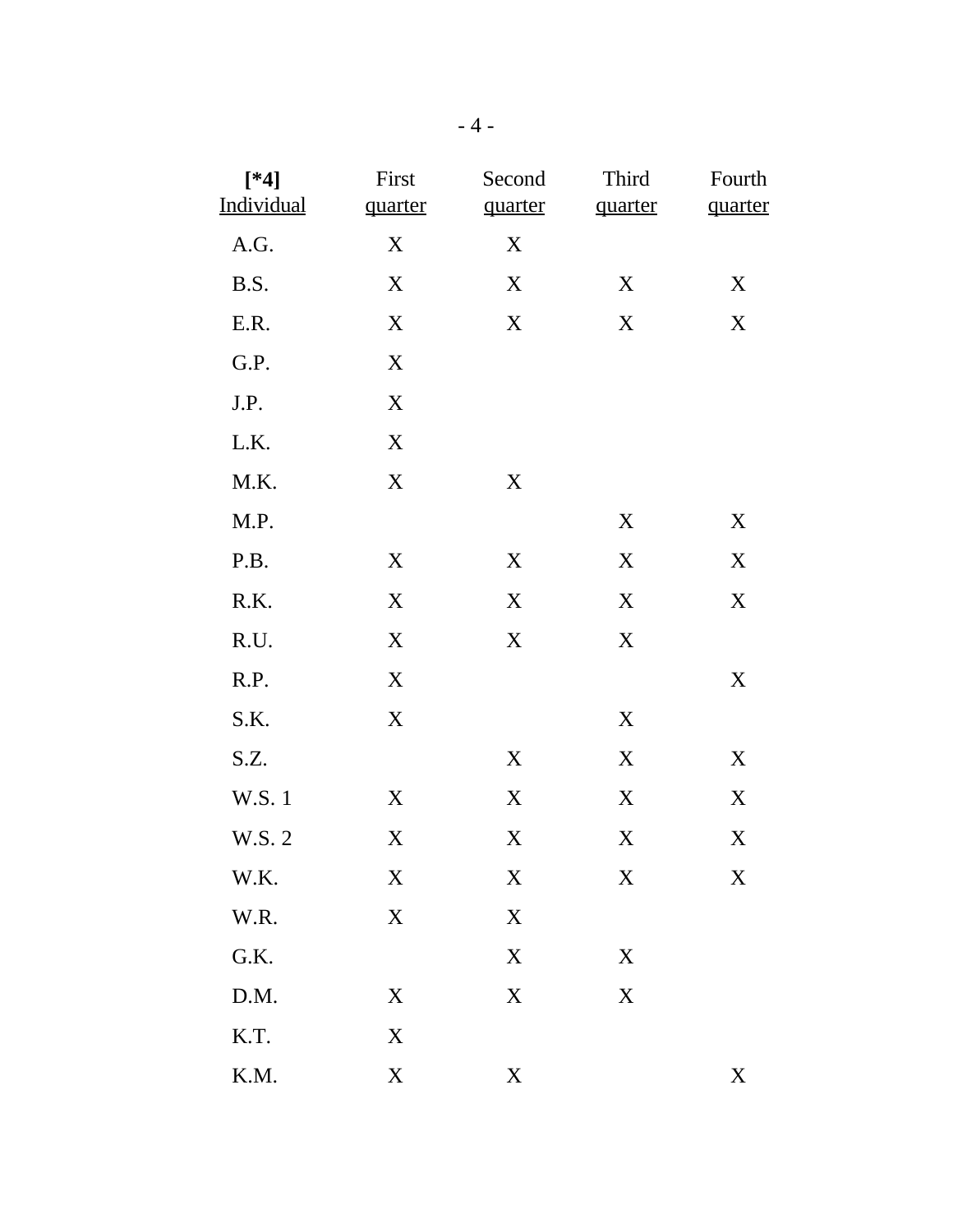| $[*5] A.C.$ | X | X |   |   |
|-------------|---|---|---|---|
| J.O.        | X | X |   |   |
| A.S.        |   | X | X | X |
| E.F.        |   | X |   |   |
| J.F.        |   | X |   |   |
| B.P.        |   |   | X | X |
| S.G.        |   |   |   | X |

Petitioner supervised the workers. He told the workers what work needed to be done and set deadlines for the jobs. All workers worked on a project-to-project basis; none worked full time for petitioner. The workers did not work under business names or advertise to the public. Petitioner paid each worker a flat fee, as negotiated for a particular job on a particular project. He paid each worker every week according to the percentage of the work the worker completed. He paid the workers by checks made out to them personally.

Petitioner also managed the day-to-day operations of KMA Construction. Petitioner worked closely with the homeowner on each project. Petitioner discussed with the homeowner the details of the work to be performed and the supplies needed. Petitioner negotiated the cost of the project with the homeowner, factoring in the payments that he negotiated with the workers. The homeowners paid petitioner directly; the workers did not bill the homeowners for the work they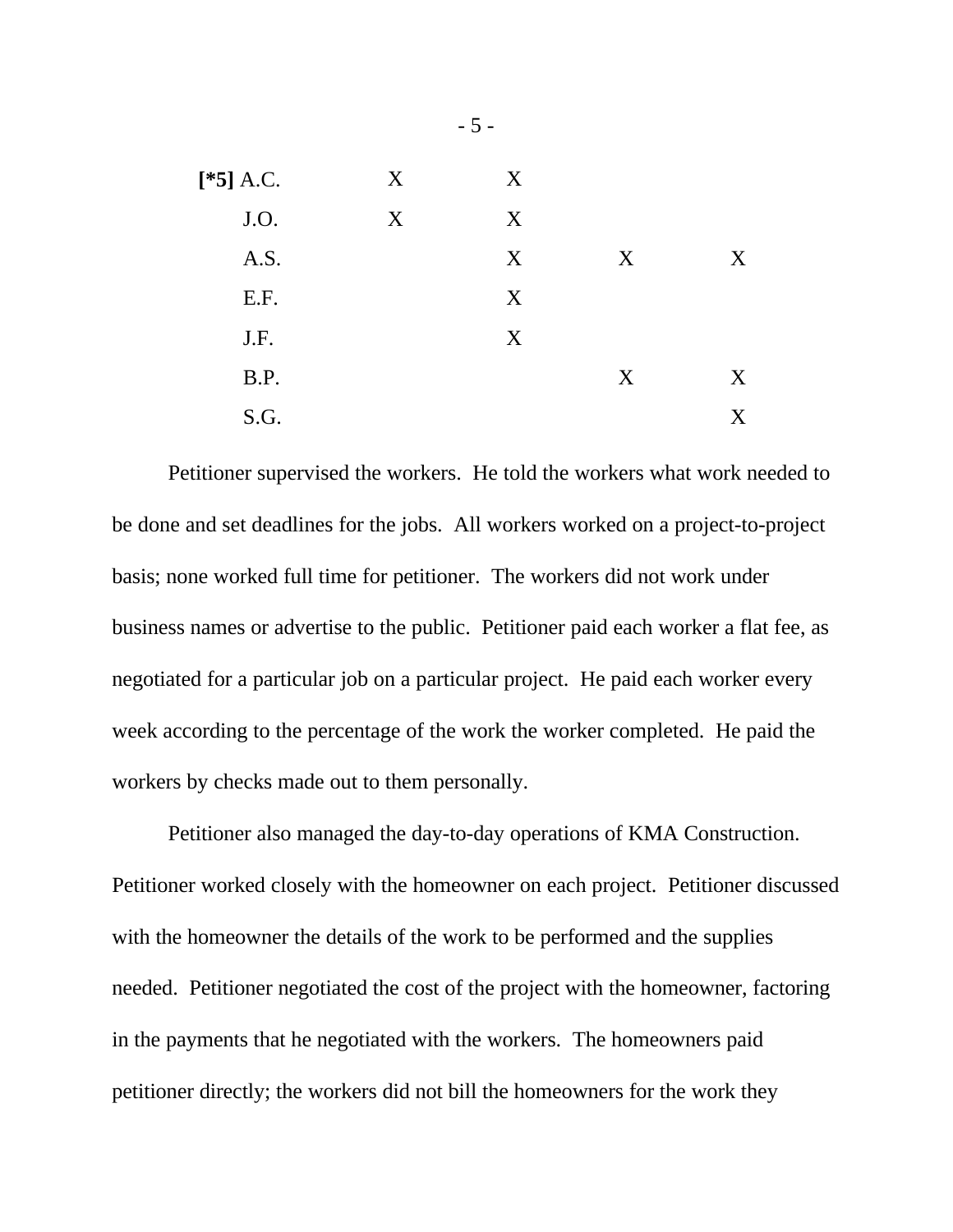**[\*6]** performed. If there was a problem with the work, the homeowners spoke with petitioner. Petitioner did not inform the homeowners that he would use subcontractors or independent contractors.

The workers set their own hours and work schedules. Petitioner was at the worksite only once a day or once every other day. Petitioner did not tell the workers how to do their jobs, but he would replace workers if a deadline was approaching or if a worker was holding up a job. If petitioner thought a worker was doing the work improperly, he would order the worker to repair the problem or redo the work. Petitioner testified that the workers were to bring in assistants, whom the workers would have to pay themselves, but none of the workers used assistants. Petitioner allowed the workers to work simultaneously on other projects with him or with other construction groups. Petitioner required that the workers finish their respective jobs by the deadlines he set.

The workers found their own transportation to the worksites. If a worker was working on two of petitioner's projects simultaneously, petitioner sometimes drove the worker between the two worksites. The workers brought their own sets of small tools, worth around \$1,000, to the worksites. Petitioner did not reimburse the workers for those tools. Petitioner bought or rented all larger tools, which he left at the worksites. Petitioner purchased materials needed for the projects, and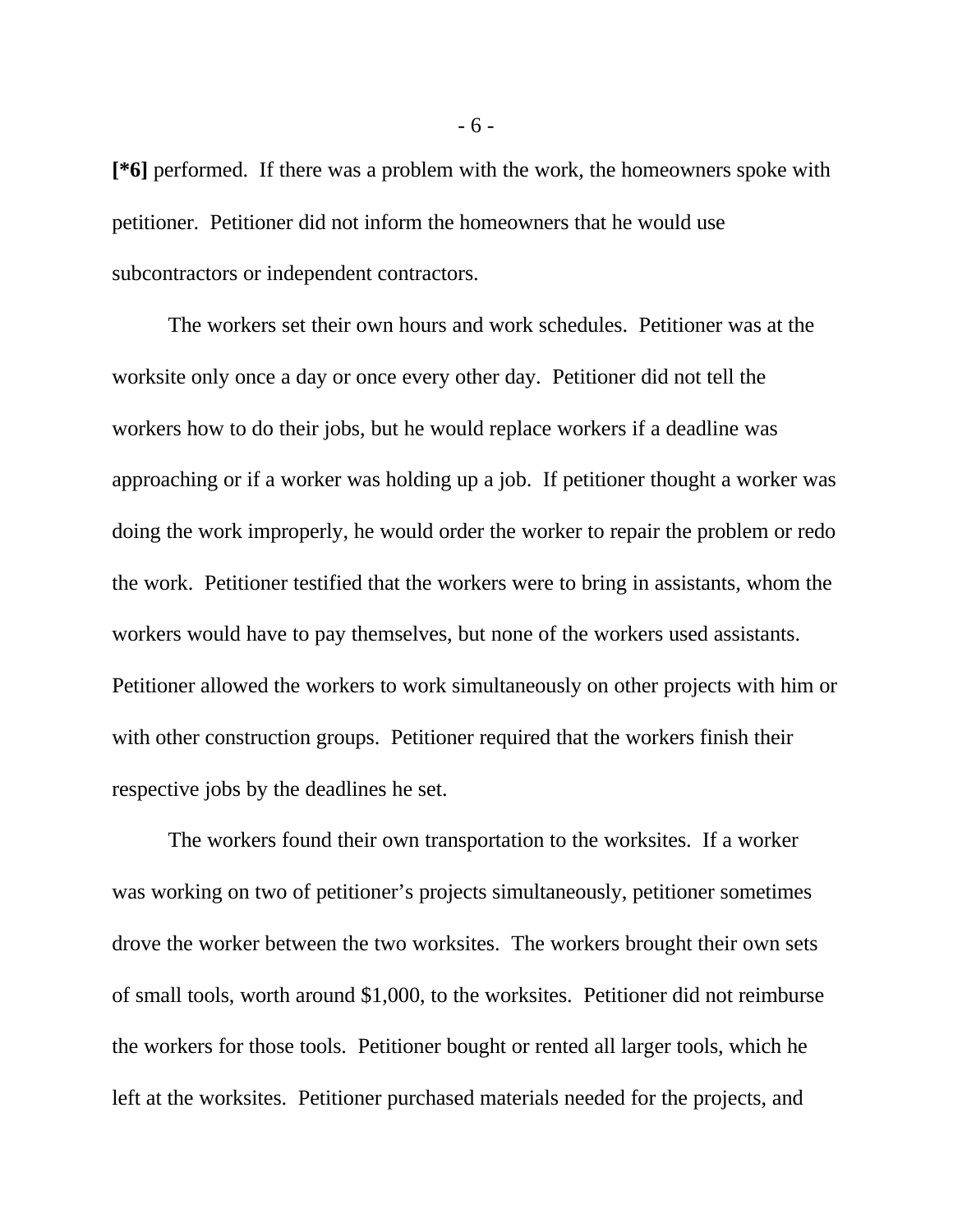**[\*7]** the homeowners would reimburse him. Occasionally, workers purchased lightweight materials as needed during the project, and petitioner would reimburse them.

Petitioner did not provide an office or any other facility for the workers. Petitioner did not train the workers, and he did not offer them any employee benefits. He did not provide sick or vacation pay, medical insurance, pension plans, or other benefits. He did not carry unemployment insurance, severance pay, or workers' compensation insurance for the workers. Petitioner did not require the workers to have any type of insurance or license.

Petitioner did not issue Forms 1099-MISC, Miscellaneous Income, or Forms W-2, Wage and Tax Statement, to any of the workers for tax year 2005. He likewise did not file Forms 941, Employer's Quarterly Federal Tax Return, for any quarters in tax year 2005 or a Form 940, Employer's Annual Federal Unemployment (FUTA) Tax Return, for tax year 2005. Petitioner did not pay any employment taxes or remit periodic deposits for the workers.

On September 14, 2009, respondent prepared substitutes for returns for petitioner's Forms 941 for all quarters in tax year 2005 as well as a substitute for return for petitioner's Form 940 for tax year 2005. On December 13, 2010, respondent sent petitioner the notice of determination.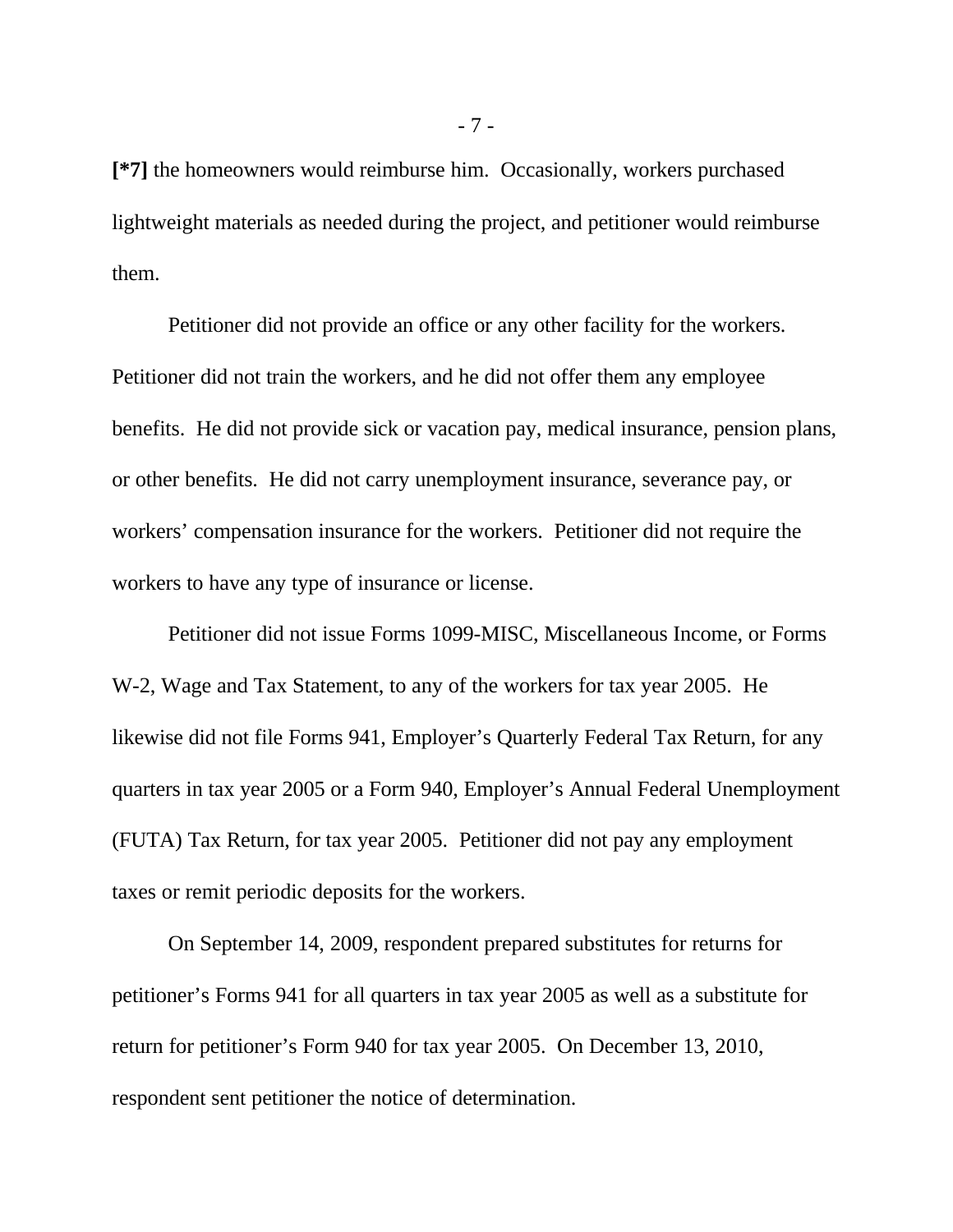#### **[\*8]** OPINION

- 8 -

#### I. Burden of Proof

Generally, the Commissioner's determinations in a notice of deficiency are presumed correct, and a taxpayer bears the burden of proving those determinations are erroneous. Rule 142(a)(1); Welch v. Helvering, 290 U.S. 111, 115 (1933). This principle applies to the Commissioner's determination that a taxpayer's workers are employees. Ewens & Miller, Inc. v. Commissioner, 117 T.C. 263, 268 (2001). If an employer-employee relationship exists, its characterization by the parties as some other relationship is immaterial. Sec. 31.3121(d)-1(a)(3), Employment Tax Regs. Section 7491, which shifts the burden of proof to the Secretary in certain other circumstances, does not apply to employment tax disputes. Sec. 7491(a)(1); Charlotte's Office Boutique, Inc. v. Commissioner, 121 T.C. 89, 102 (2003), aff'd, 425 F.3d 1203 (9th Cir. 2005); Joseph M. Grey Pub. Accountant, P.C. v. Commissioner, 119 T.C. 121, 123 n.2 (2002), aff'd, 93 Fed. Appx. 473 (3d Cir. 2004).

### II. The Workers' Legal Classification

Employers and employees are subject to "employment taxes", i.e., FICA and FUTA. FICA provides a Social Security tax payable by both employers and employees. See secs. 3101, 3111. FUTA provides for unemployment taxes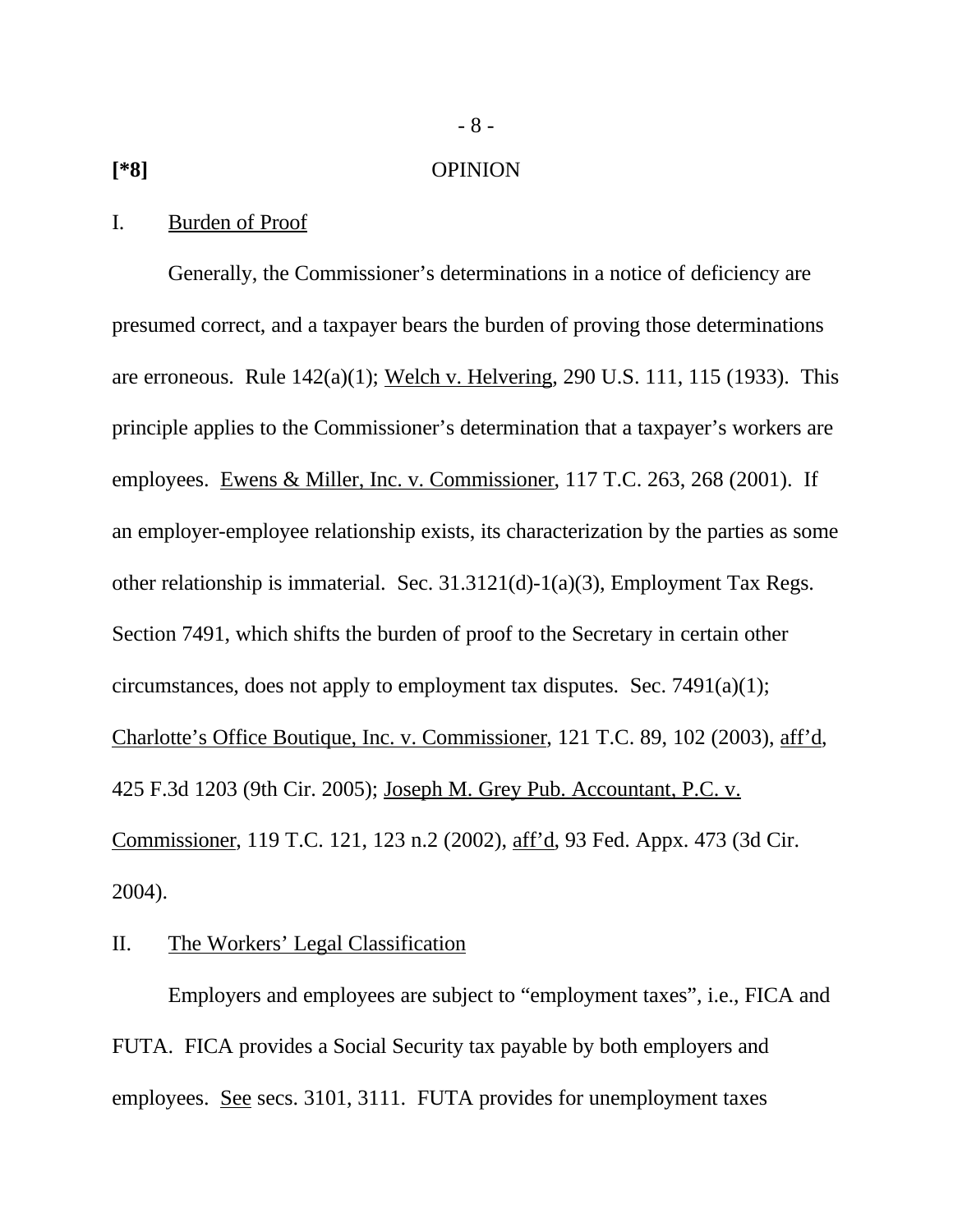**[\*9]** payable by employers. See secs. 3301-3311. Employers are required to withhold FICA tax and Federal income tax on wage payments they make to their employees. See secs. 3102, 3402. These employment taxes do not apply to payments to independent contractors.

Whether an individual is an employee or an independent contractor is a factual question to which common law principles apply. Weber v. Commissioner, 103 T.C. 378, 386 (1994), aff'd per curiam, 60 F.3d 1104 (4th Cir. 1995); see secs. 3121(d)(2), 3306(i). In determining whether a worker is an employee or an independent contractor, the Court considers (1) the degree of control exercised by the principal over the details of the work; (2) which party invests in the facilities used by the worker; (3) the opportunity of the worker for profit or loss; (4) whether the principal can discharge the worker; (5) whether the work is part of the principal's regular business; (6) the permanency of the relationship; and (7) the relationship the parties believed they were creating. Ewens & Miller, Inc. v. Commissioner, 117 T.C. at 270; Weber v. Commissioner, 103 T.C. at 387. All of the facts and circumstances are considered, and no one factor dictates the outcome. Ewens & Miller, Inc. v. Commissioner, 117 T.C. at 270.

- 9 -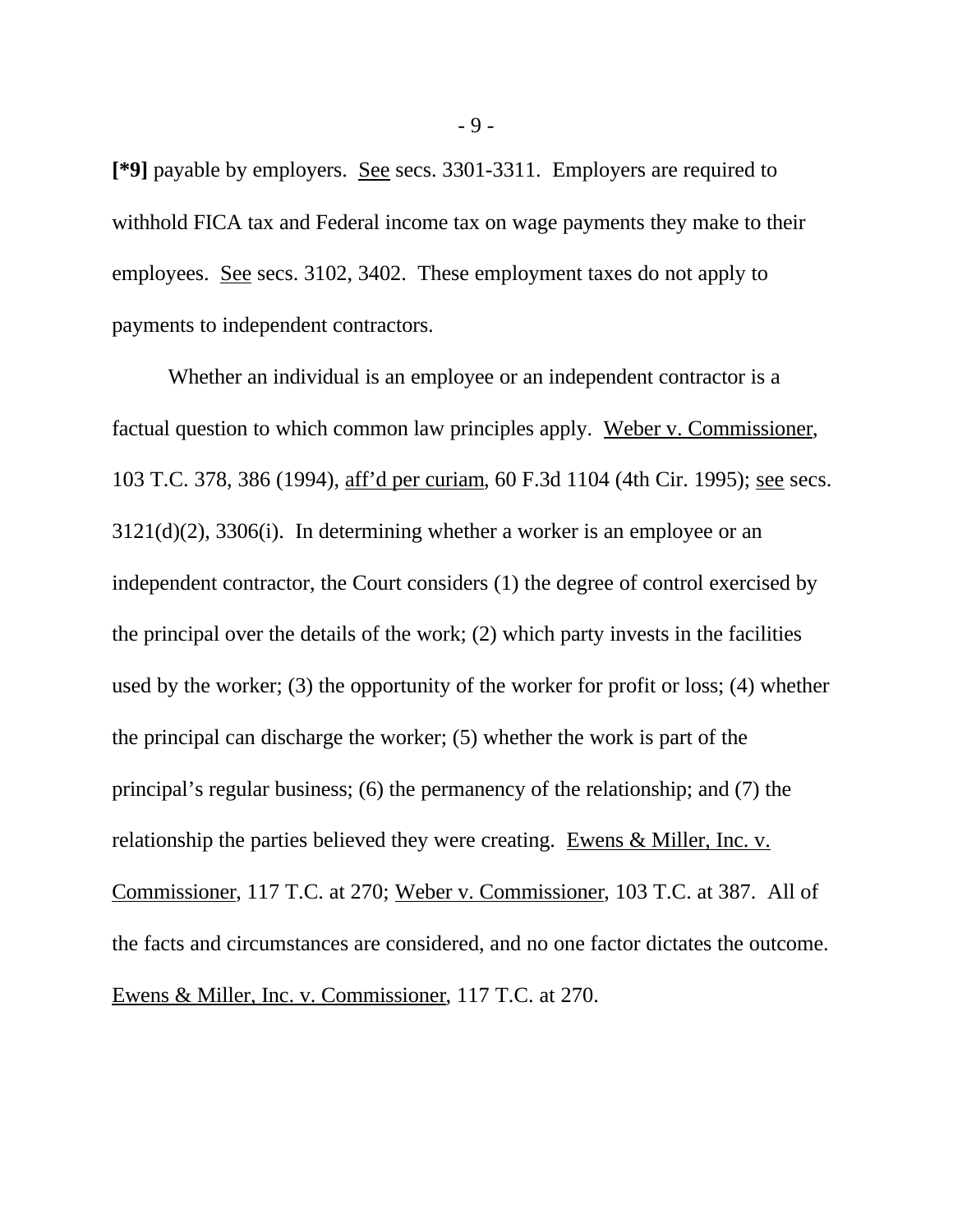**[\*10]** A. Degree of Control

The right of the principal to exercise control over the agent, whether or not the principal in fact does so, is the "crucial test" for the existence of an employeremployee relationship. Weber v. Commissioner, 103 T.C. at 387; Atl. Coast Masonry, Inc. v. Commissioner, T.C. Memo. 2012-233, at \*15. Under the common law, an employer-employee relationship exists when the principal has the right to control and direct the service provider regarding the result and how the result is accomplished. Secs. 31.3121(d)-1(c)(2), 31.3306(i)-1(b), 31.3401(c)-1(b) Employment Tax Regs. The principal need not actually direct or control the manner in which the services are performed; the principal need only have the right to do so. See Weber v. Commissioner, 103 T.C. at 388; Twin Rivers Farm, Inc. v. Commissioner, T.C. Memo. 2012-184, slip op. at 7. Similarly, the principal need not set the worker's hours or supervise every detail of the work environment to control the worker. Ewens & Miller, Inc. v. Commissioner, 117 T.C. at 270 (citing Gen. Inv. Corp. v. United States, 823 F.2d 337, 342 (9th Cir. 1987)). Workers who set their own hours are not necessarily independent contractors. Id.

Petitioner failed to prove that he did not have control over the workers. Although the workers set their own hours, petitioner set deadlines and monitored the work done, visiting the worksite daily or every other day. Petitioner (1) had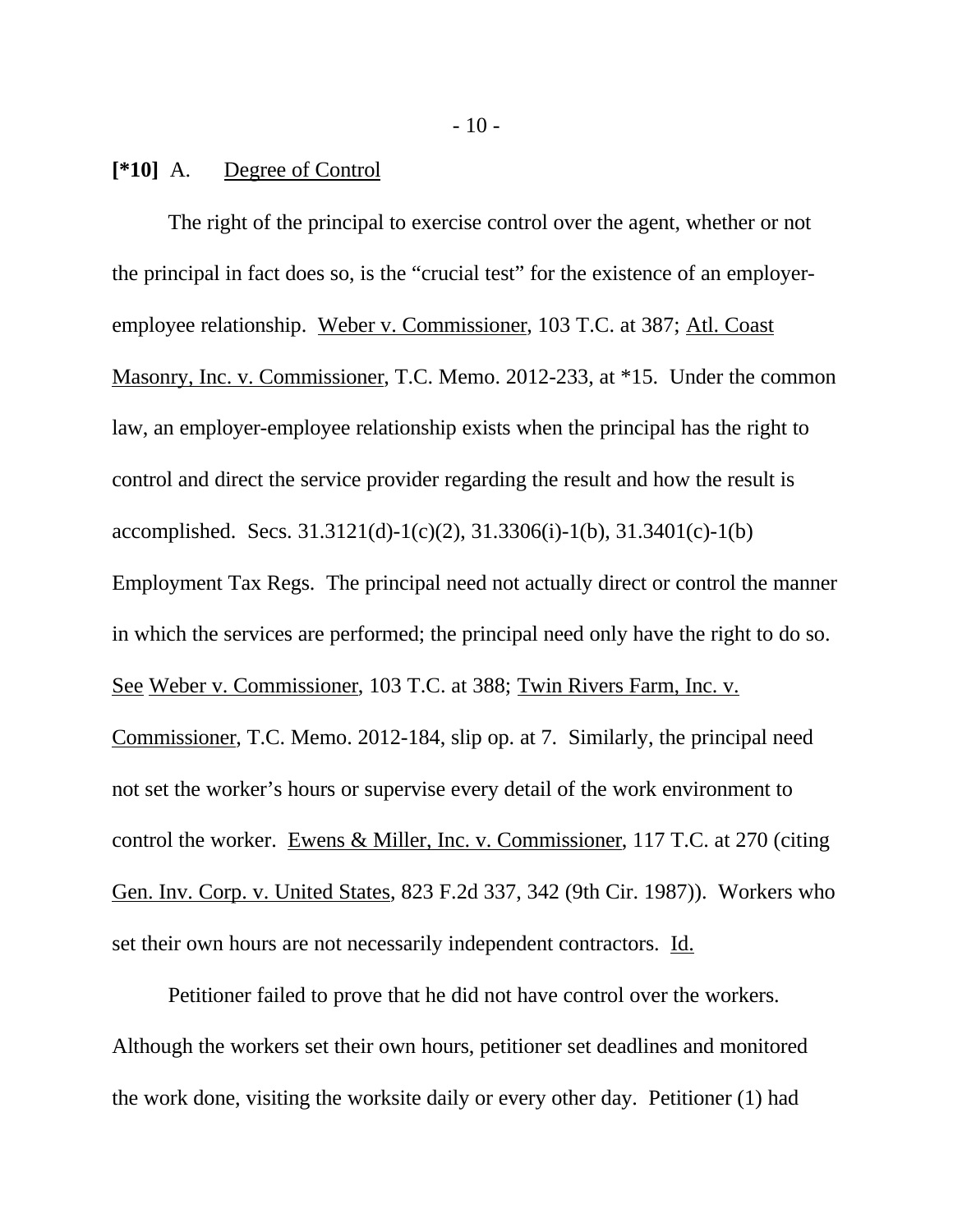**[\*11]** the ultimate authority in instructing the workers with respect to what they were do to; (2) had the right to approve the quality of their work; and (3) paid them weekly rather than at the end of the project. See Atl. Coast Masonry, Inc. v. Commissioner, at \*15-\*16. Moreover, only petitioner communicated with the homeowner, and he alone was responsible for the success of the project. This factor weighs heavily in favor of classifying the workers as employees.

#### B. Investment in Facilities

The fact that a worker provides his or her own tools generally indicates independent contractor status. Ewens & Miller, Inc. v. Commissioner, 117 T.C. at 271. Likewise, the fact that a worker provides his or her own goods indicates independent contractor status. See id. Petitioner supplied all heavy tools, but the workers owned the small tools they used to perform the bulk of their work. Petitioner purchased all materials used by the workers, but often the homeowners reimbursed him for the materials. See Atl. Coast Masonry, Inc. v. Commissioner, at \*16-\*17. If a worker purchased any materials, petitioner would reimburse him. Petitioner did not provide the workers with offices or any other facilities. This factor weighs slightly in favor of classifying the workers as employees.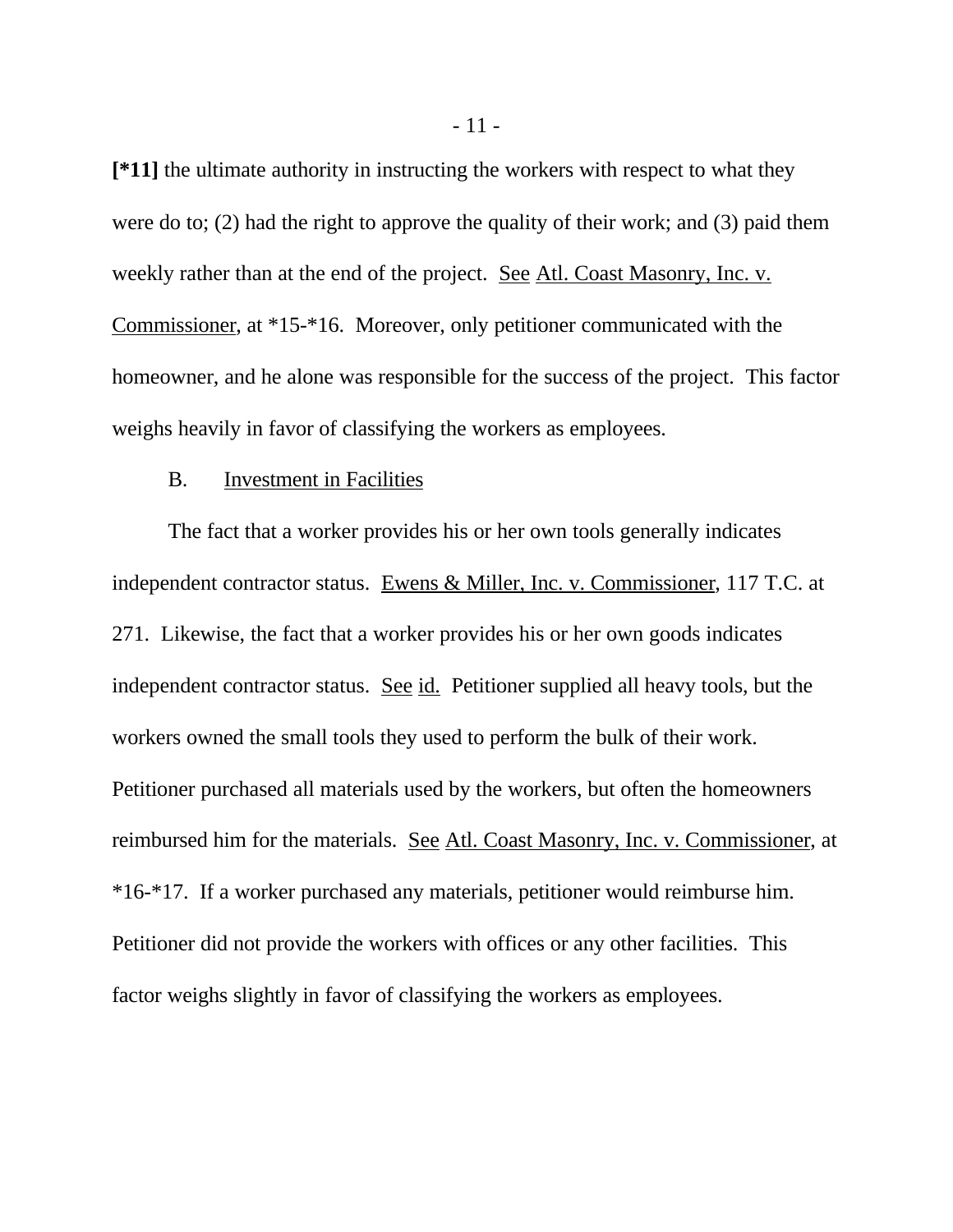- 12 -

#### **[\*12]** C. Opportunity for Profit and Risk of Loss

Petitioner paid the workers a negotiated flat fee. This insulated the workers from suffering a loss if the project went over budget and prevented them from realizing profit if the project finished under budget. See id. at \*16. The flat fee payment also prevented workers from increasing their earnings from petitioner through their efforts. This factor weighs in favor of classifying the workers as employees.

#### D. Right To Discharge the Workers

Employers typically have the right to terminate employees at will. Ellison v. Commissioner, 55 T.C. 142, 155 (1970); Atl. Coast Masonry, Inc. v.

Commissioner, at \*18; John Keller, Action Auto Body v. Commissioner, T.C. Memo. 2012-62, slip op. at 11. Although petitioner hired the workers on a projectto-project basis, he could replace any worker who did not meet a deadline or did not perform to petitioner's satisfaction. This factor weighs in favor of classifying the workers as employees.

## E. Integral Part of the Business

When workers are an essential part of a taxpayer's normal operations this factor generally weighs in favor of an employee-employer relationship. See Atl. Coast Masonry, Inc. v. Commissioner, at \*18; John Keller, Action Auto Body v.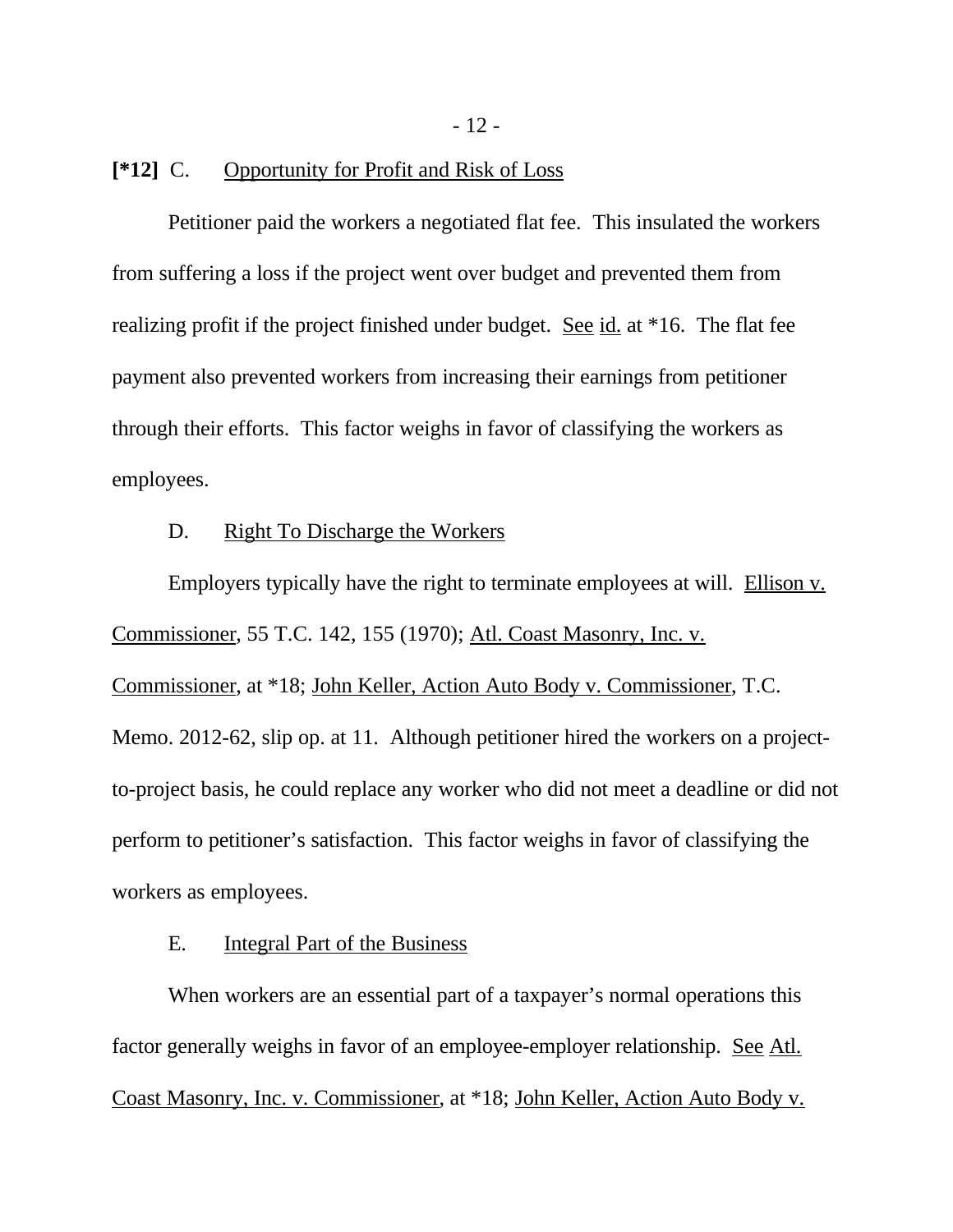**[\*13]** Commissioner, slip op. at 12. Although petitioner performed some work himself, the workers were an essential part of petitioner's business. The record indicates that without them, petitioner would not have had time to finish 20 to 30 projects in one year, while finding new projects and working closely with the homeowners. This factor weighs in favor of classifying the workers as employees.

### F. Permanency of the Relationship

A transitory work relationship may point toward independent contractor status. Ewens & Miller, Inc. v. Commissioner, 117 T.C. at 273. In considering the permanency of the relationship, we must also consider the principal's right to discharge the worker, and the worker's right to quit, at any time. Id.; John Keller, Action Auto Body v. Commissioner, slip op. at 13.

Petitioner engaged workers for only one project at a time. See Atl. Coast Masonry, Inc. v. Commissioner, at \*19. None of the workers worked full time; only seven workers worked all four quarters. The workers were free to work on other projects with petitioner or with other construction groups. Petitioner, however, could discharge a worker at any time. This factor weighs slightly in favor of classifying the workers as independent contractors.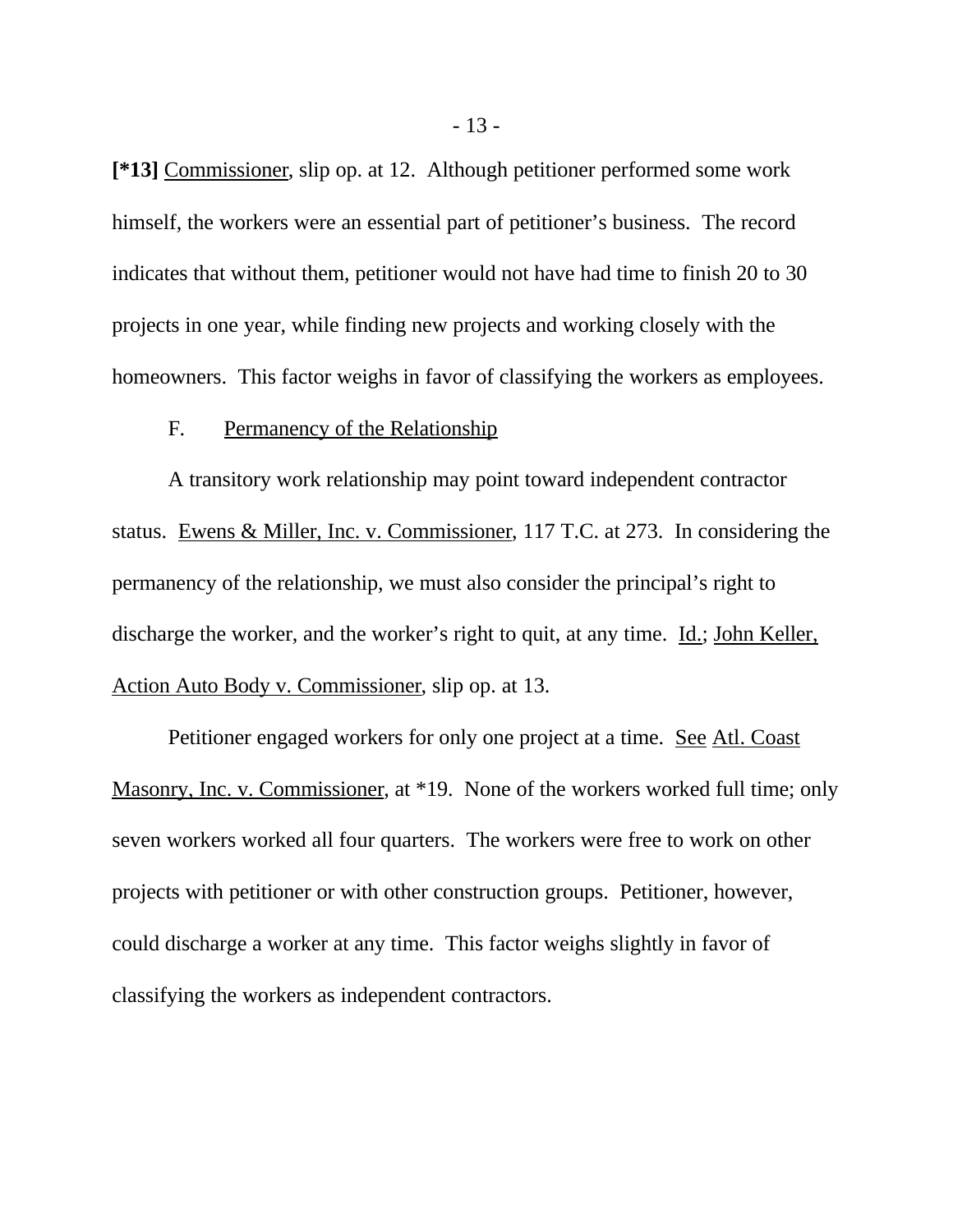- 14 -

### **[\*14]** G. The Relationship the Parties Believed They Created

Both petitioner and witness Jan Pieniuk, one of the workers, credibly testified that petitioner and the workers believed they created an independent contractor relationship. This factor weighs in favor of classifying the workers as independent contractors.

After weighing the above factors, we conclude that the workers listed in the notice of determination were petitioner's employees for tax year 2005.

### III. Section 530 Relief

Section 530 may afford a taxpayer relief from employment taxes even if the relationship between the principal and the worker would otherwise require the payment of those taxes. Charlotte's Office Boutique, Inc. v. Commissioner, 121 T.C. at 106. Section 530(a)(1) provides relief if the principal satisfies the following requirements: (1) the principal has not treated the worker as an employee for any period; (2) the principal has consistently treated the worker as not being an employee on all tax returns for periods after December 31, 1978; and (3) the principal had a reasonable basis for not treating the worker as an employee. Joseph M. Grey Pub. Accountant, P.C. v. Commissioner, 119 T.C. at 130. The principal must satisfy all three requirements to qualify for relief under section 530(a)(1). Id.